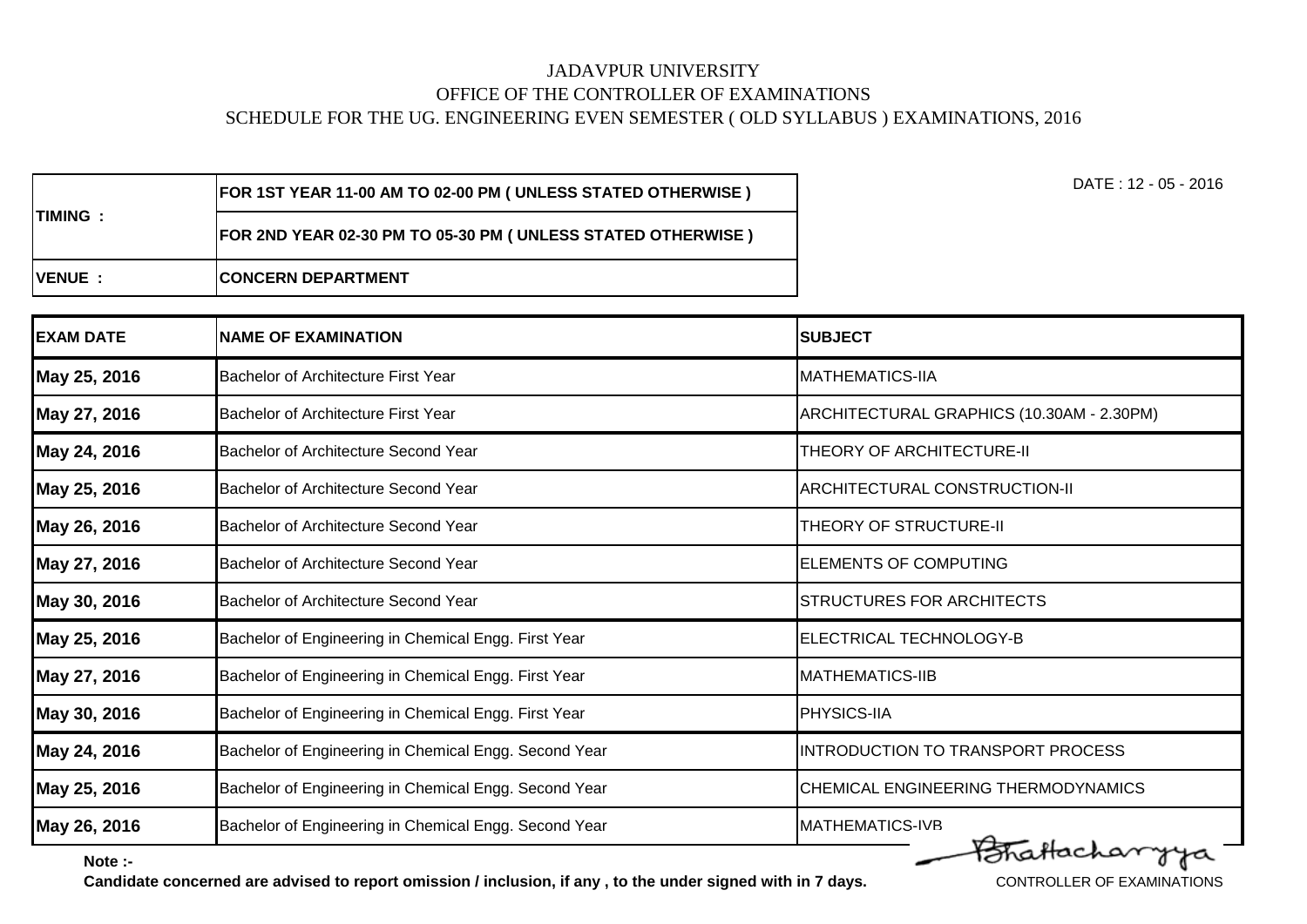| <b>EXAM DATE</b> | <b>NAME OF EXAMINATION</b>                                     | <b>SUBJECT</b>                       |
|------------------|----------------------------------------------------------------|--------------------------------------|
| May 27, 2016     | Bachelor of Engineering in Chemical Engg. Second Year          | CHEMICAL PROCESS CALCULATIONS        |
| May 28, 2016     | Bachelor of Engineering in Chemical Engg. Second Year          | <b>STATISTICAL METHODS</b>           |
| May 30, 2016     | Bachelor of Engineering in Chemical Engg. Second Year          | <b>CHEMICAL TECHNOLOGY-I</b>         |
| May 25, 2016     | Bachelor of Engineering in Civil First Year                    | <b>BASIC ELECTRONICS</b>             |
| May 27, 2016     | Bachelor of Engineering in Civil First Year                    | <b>HYDRAULICS-I</b>                  |
| May 30, 2016     | Bachelor of Engineering in Civil First Year                    | <b>MATHEMATICS-IIC</b>               |
| May 24, 2016     | Bachelor of Engineering in Civil Second Year                   | SURVEYING-II                         |
| May 25, 2016     | Bachelor of Engineering in Civil Second Year                   | COMPUTER AIDED ANALYSIS & PROGRAMING |
| May 26, 2016     | Bachelor of Engineering in Civil Second Year                   | THEORY OF STRUCTURES-I               |
| May 27, 2016     | Bachelor of Engineering in Civil Second Year                   | <b>HYDROLOGY</b>                     |
| May 28, 2016     | Bachelor of Engineering in Civil Second Year                   | THERMODYNAMICS & HEAT POWER          |
| May 30, 2016     | Bachelor of Engineering in Civil Second Year                   | <b>MATHEMATICS-IVC</b>               |
| May 25, 2016     | Bachelor of Engineering in Construction Engineering First Year | <b>ENGINEERING DRAWING-III/4HRS)</b> |
| Note :-          |                                                                | Fotafacharyya                        |

**Note :-**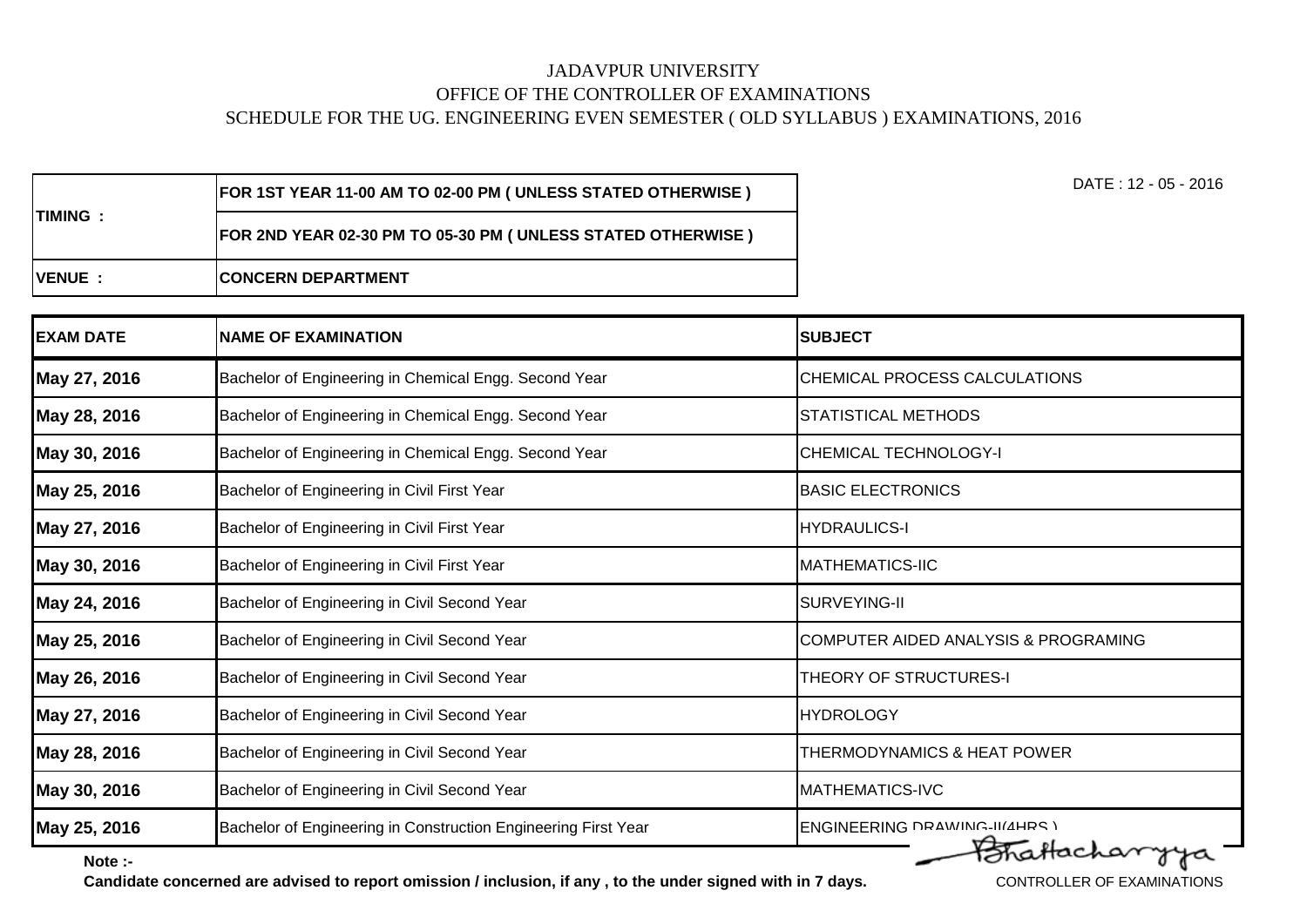| ITIMING         | <b>FOR 1ST YEAR 11-00 AM TO 02-00 PM ( UNLESS STATED OTHERWISE )</b> | DATE : 12 - 05 - 2016 |
|-----------------|----------------------------------------------------------------------|-----------------------|
|                 | FOR 2ND YEAR 02-30 PM TO 05-30 PM ( UNLESS STATED OTHERWISE )        |                       |
| <b>IVENUE :</b> | <b>ICONCERN DEPARTMENT</b>                                           |                       |

| <b>EXAM DATE</b> | <b>NAME OF EXAMINATION</b>                                      | <b>SUBJECT</b>                     |
|------------------|-----------------------------------------------------------------|------------------------------------|
| May 24, 2016     | Bachelor of Engineering in Construction Engineering Second Year | <b>WATER RESOURCES ENGINEERING</b> |
| May 25, 2016     | Bachelor of Engineering in Construction Engineering Second Year | <b>BASIC ELECTRONICS</b>           |
| May 27, 2016     | Bachelor of Engineering in Construction Engineering Second Year | SURVEYING-II                       |
| May 30, 2016     | Bachelor of Engineering in Construction Engineering Second Year | THEORY OF STRUCTURE-I              |
| May 25, 2016     | Bachelor of Engineering in Computer Science & Engg. First Year  | <b>MATHEMATICS-IIID</b>            |
| May 27, 2016     | Bachelor of Engineering in Computer Science & Engg. First Year  | <b>MATHEMATICS-IVD</b>             |
| May 30, 2016     | Bachelor of Engineering in Computer Science & Engg. First Year  | <b>PHYSICS-IIA</b>                 |
| May 25, 2016     | Bachelor of Engineering in Computer Science & Engg. Second Year | ELECTRICAL TECHNOLOGY-B            |
| May 27, 2016     | Bachelor of Engineering in Computer Science & Engg. Second Year | <b>MICROPROCESSORS</b>             |
| May 30, 2016     | Bachelor of Engineering in Computer Science & Engg. Second Year | NUMERICAL METHODS                  |
| May 28, 2016     | Bachelor of Engineering in Electrical Engineering First Year    | PHYSICS-IIB                        |
| May 24, 2016     | Bachelor of Engineering in Electrical Engineering Second Year   | <b>POWER SUPPLY SYSTEMS</b>        |
| May 25, 2016     | Bachelor of Engineering in Electrical Engineering Second Year   | ELECTRICAL MACHINES-I              |
| Note :-          |                                                                 | FoTatlacharryya                    |

**Note :-**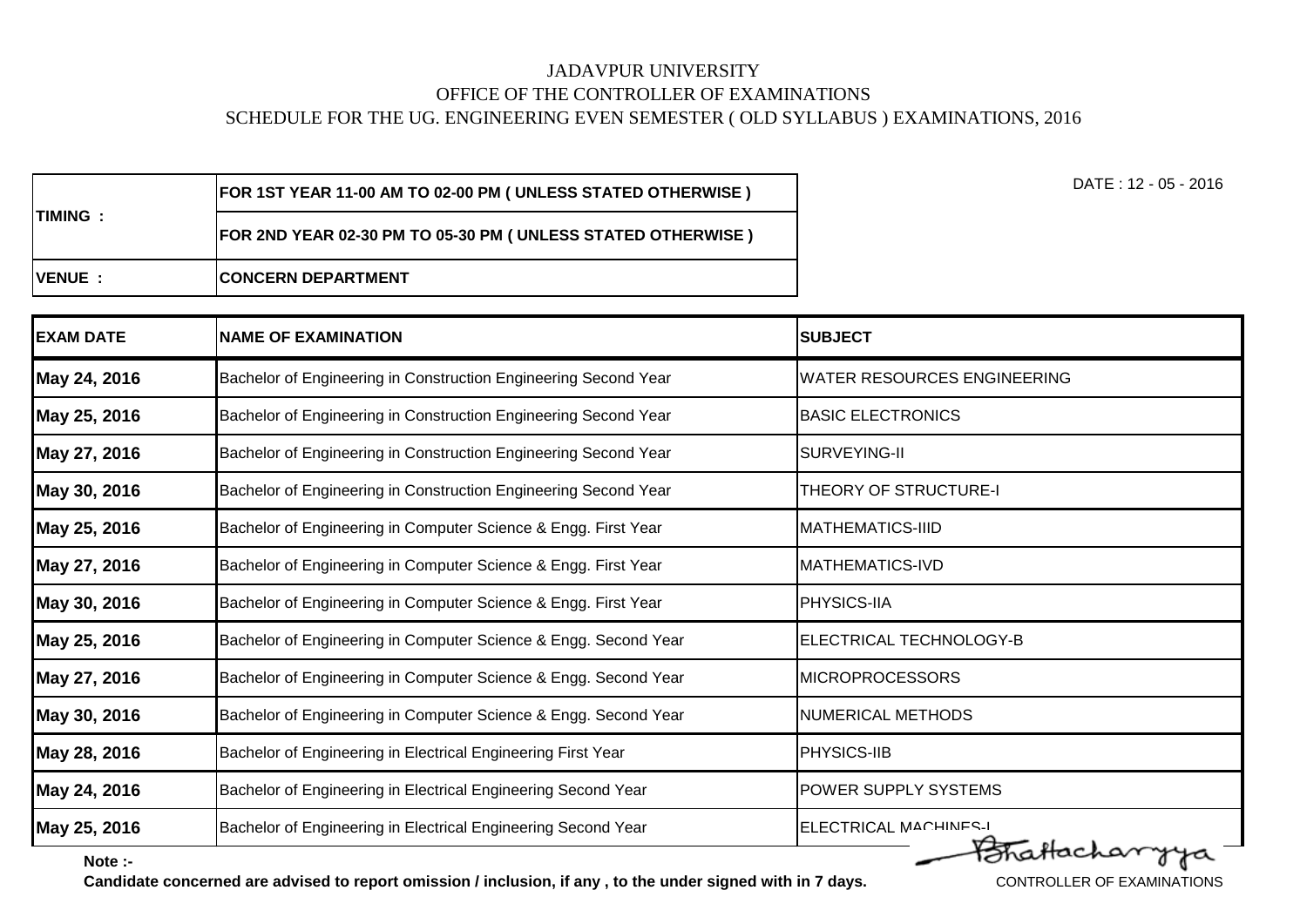| ITIMING       | <b>[FOR 1ST YEAR 11-00 AM TO 02-00 PM ( UNLESS STATED OTHERWISE )</b> | DATE : 12 - 05 - 2016 |
|---------------|-----------------------------------------------------------------------|-----------------------|
|               | FOR 2ND YEAR 02-30 PM TO 05-30 PM ( UNLESS STATED OTHERWISE )         |                       |
| <b>IVENUE</b> | <b>ICONCERN DEPARTMENT</b>                                            |                       |

| <b>EXAM DATE</b> | <b>NAME OF EXAMINATION</b>                                                 | <b>SUBJECT</b>                                  |
|------------------|----------------------------------------------------------------------------|-------------------------------------------------|
| May 26, 2016     | Bachelor of Engineering in Electrical Engineering Second Year              | PROGRAMMABLE LOGIC & SEQUENTIAL SYSTEMS         |
| May 27, 2016     | Bachelor of Engineering in Electrical Engineering Second Year              | SIGNALS AND SYSTEMS                             |
| May 28, 2016     | Bachelor of Engineering in Electrical Engineering Second Year              | ELECTRICAL MEASUREMENTS & MEASURING INSTRUMENTS |
| May 30, 2016     | Bachelor of Engineering in Electrical Engineering Second Year              | <b>FIELD THEORY</b>                             |
| May 25, 2016     | Bachelor of Engineering in Electronics & Telecomm. Engg. First Year        | <b>ELECTRON DEVICE-II</b>                       |
| May 25, 2016     | Bachelor of Engineering in Electronics & Telecomm. Engg. Second Year       | ELECTRICAL MEASUREMENTS                         |
| May 30, 2016     | Bachelor of Engineering in Electronics & Telecomm. Engg. Second Year       | <b>TRANSMISSION LINES &amp; WAVEGUIDE</b>       |
| May 30, 2016     | Bachelor of Engineering in Food Technology & Biochemical Engg. First Year  | <b>PHYSICS IIB</b>                              |
| May 24, 2016     | Bachelor of Engineering in Food Technology & Biochemical Engg. Second Year | <b>MATHEMATICS III</b>                          |
| May 25, 2016     | Bachelor of Engineering in Food Technology & Biochemical Engg. Second Year | CHEMISTRY OF FOOD                               |
| May 26, 2016     | Bachelor of Engineering in Food Technology & Biochemical Engg. Second Year | <b>MICROBIOLOGY II</b>                          |
| May 27, 2016     | Bachelor of Engineering in Food Technology & Biochemical Engg. Second Year | <b>ELEMENTARY ELECTRONICS</b>                   |
| May 28, 2016     | Bachelor of Engineering in Food Technology & Biochemical Engg. Second Year | NUMERICAL METHODS & COMPLITER PROGRAMMING       |
| Note :-          |                                                                            | PoTatlacharryya                                 |

**Note :-**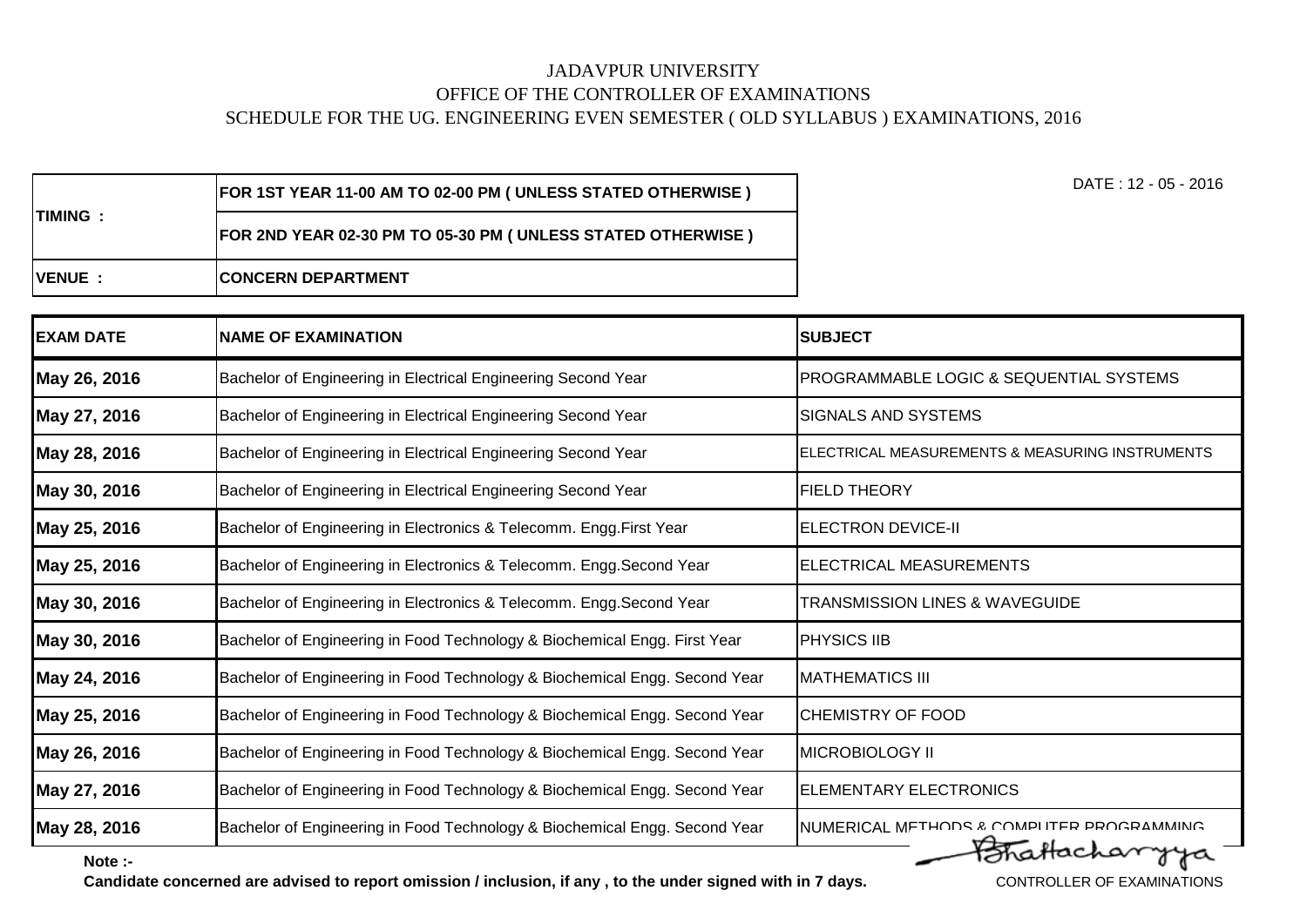| <b>EXAM DATE</b> | <b>NAME OF EXAMINATION</b>                                                 | <b>SUBJECT</b>                            |
|------------------|----------------------------------------------------------------------------|-------------------------------------------|
| May 30, 2016     | Bachelor of Engineering in Food Technology & Biochemical Engg. Second Year | <b>HEAT TRANSFER</b>                      |
| May 25, 2016     | Bachelor of Engineering in Instrumentation & Electronics Engg. Second Year | FUNDAMENTALS OF INSTRUMENTATION           |
| May 24, 2016     | Bachelor of Engineering in Mechanical Engineering First Year               | <b>MATHEMATICS-IVM</b>                    |
| May 25, 2016     | Bachelor of Engineering in Mechanical Engineering First Year               | ELECTRICAL TECHNOLOGY-II                  |
| May 26, 2016     | Bachelor of Engineering in Mechanical Engineering First Year               | STRENGTH OF MATERIALS                     |
| May 27, 2016     | Bachelor of Engineering in Mechanical Engineering First Year               | <b>ELECTRONICS</b>                        |
| May 28, 2016     | Bachelor of Engineering in Mechanical Engineering First Year               | <b>THERMODYNAMICS-I</b>                   |
| May 30, 2016     | Bachelor of Engineering in Mechanical Engineering First Year               | <b>IMATHEMATICS-IIIM</b>                  |
| May 24, 2016     | Bachelor of Engineering in Mechanical Engineering Second Year              | <b>HEAT TRANSFER</b>                      |
| May 25, 2016     | Bachelor of Engineering in Mechanical Engineering Second Year              | <b>ADVANCED KINEMATICS &amp; ROBOTICS</b> |
| May 26, 2016     | Bachelor of Engineering in Mechanical Engineering Second Year              | <b>MACHINE DESIGN-I</b>                   |
| May 27, 2016     | Bachelor of Engineering in Mechanical Engineering Second Year              | <b>DYNAMICS OF RIGID BODIES</b>           |
| May 28, 2016     | Bachelor of Engineering in Mechanical Engineering Second Year              | MECHANICAL MEASLIREMENTS & INSTRUMENTS    |
| Note :-          |                                                                            | Fotballacharrya                           |

**Note :-**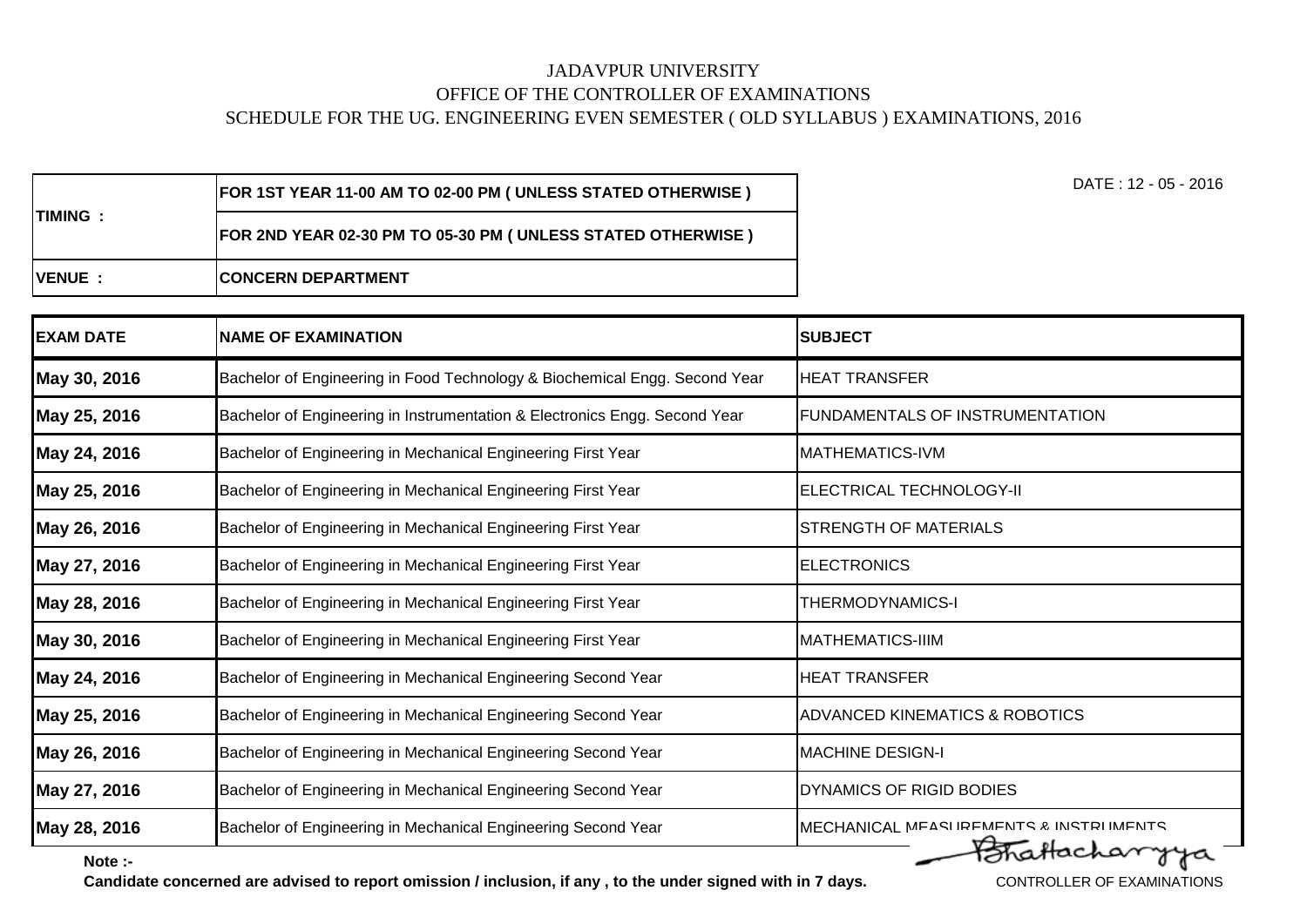| <b>EXAM DATE</b> | <b>NAME OF EXAMINATION</b>                                       | <b>SUBJECT</b>                        |
|------------------|------------------------------------------------------------------|---------------------------------------|
| May 30, 2016     | Bachelor of Engineering in Mechanical Engineering Second Year    | <b>FLUID MECHANICS-II</b>             |
| May 24, 2016     | Bachelor of Engineering in Metallurgical Engineering Second Year | <b>NUMERICAL ANALYSIS</b>             |
| May 25, 2016     | Bachelor of Engineering in Metallurgical Engineering Second Year | APPLIED ELECTRONICS & INSTRUMENTATION |
| May 26, 2016     | Bachelor of Engineering in Metallurgical Engineering Second Year | PHYSICAL METALLURGY-I                 |
| May 27, 2016     | Bachelor of Engineering in Metallurgical Engineering Second Year | <b>FUEL &amp; COMBUSTION</b>          |
| May 28, 2016     | Bachelor of Engineering in Metallurgical Engineering Second Year | THERMODYNAMICS OF MATERIALS           |
| May 30, 2016     | Bachelor of Engineering in Metallurgical Engineering Second Year | <b>MATHEMATICS-IVN</b>                |
| May 25, 2016     | Bachelor of Pharmaceutical Technology First Year                 | PHARMACEUTICAL BIOLOGY-II             |
| May 24, 2016     | Bachelor of Pharmaceutical Technology Second Year                | PHARMACEUTICAL CHEMISTRY-VI           |
| May 25, 2016     | Bachelor of Pharmaceutical Technology Second Year                | <b>APPLIED BIOCHEMISTRY-I</b>         |
| May 26, 2016     | Bachelor of Pharmaceutical Technology Second Year                | PHARMACEUTICAL CHEMISTRY-VII          |
| May 27, 2016     | Bachelor of Pharmaceutical Technology Second Year                | <b>APPLIED MICROBIOLOGY-I</b>         |
| May 28, 2016     | Bachelor of Pharmaceutical Technology Second Year                | PHARMACEUTICS-IV                      |
| Note :-          |                                                                  | Brattacharyya                         |

**Note :-**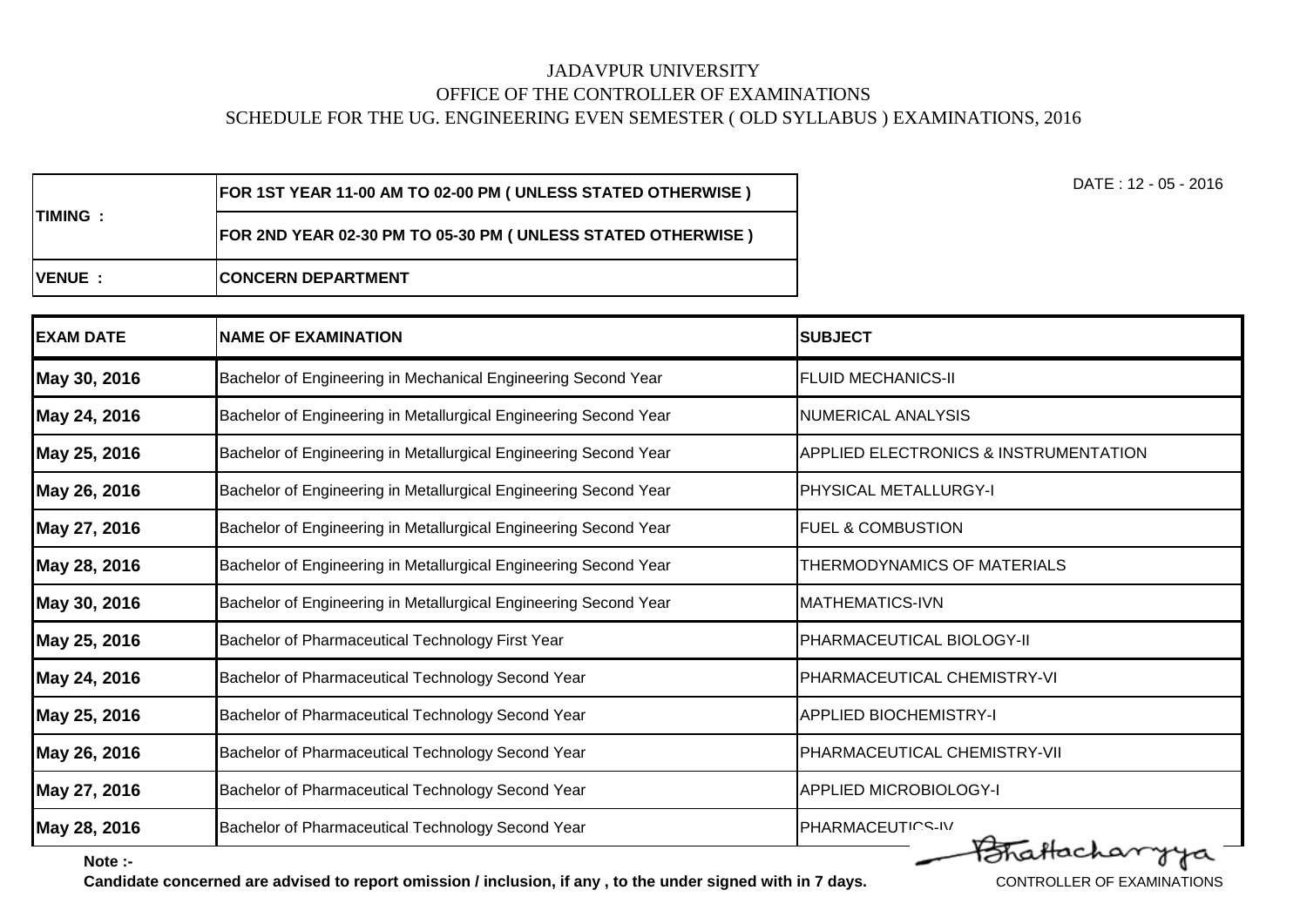| <b>IVENUE :</b> | <b>ICONCERN DEPARTMENT</b>                                           |
|-----------------|----------------------------------------------------------------------|
| ITIMING :       | FOR 2ND YEAR 02-30 PM TO 05-30 PM ( UNLESS STATED OTHERWISE )        |
|                 | <b>FOR 1ST YEAR 11-00 AM TO 02-00 PM ( UNLESS STATED OTHERWISE )</b> |

| <b>EXAM DATE</b> | <b>NAME OF EXAMINATION</b>                                   | <b>SUBJECT</b>                           |
|------------------|--------------------------------------------------------------|------------------------------------------|
| May 30, 2016     | Bachelor of Pharmaceutical Technology Second Year            | <b>INDUSTRIAL MANAGEMENT</b>             |
| May 25, 2016     | Bachelor of Engineering in Power Engineering First Year      | NUMERICAL METHODS & COMPUTER PROGRAMMING |
| May 30, 2016     | Bachelor of Engineering in Power Engineering First Year      | PHYSICS-IIA                              |
| May 24, 2016     | Bachelor of Engineering in Power Engineering Second Year     | <b>MATERIAL &amp; PROCESSES</b>          |
| May 25, 2016     | Bachelor of Engineering in Power Engineering Second Year     | <b>ELECTRICAL MACHINES-I</b>             |
| May 26, 2016     | Bachelor of Engineering in Power Engineering Second Year     | <b>POWER ELECTRONICS</b>                 |
| May 27, 2016     | Bachelor of Engineering in Power Engineering Second Year     | <b>ENGINEERING THERMODYNAMICS-II</b>     |
| May 28, 2016     | Bachelor of Engineering in Power Engineering Second Year     | THEORY OF MACHINES & MACHINE DESIGN      |
| May 30, 2016     | Bachelor of Engineering in Power Engineering Second Year     | <b>HEAT TRANSFER</b>                     |
| May 24, 2016     | Bachelor of Engineering in Production Engineering First Year | <b>MATHEMATICS-IIIS</b>                  |
| May 25, 2016     | Bachelor of Engineering in Production Engineering First Year | <b>CHEMICAL SCIENCE</b>                  |
| May 27, 2016     | Bachelor of Engineering in Production Engineering First Year | <b>MATHEMATICS-IVS</b>                   |
| May 30, 2016     | Bachelor of Engineering in Production Engineering First Year | PHYSICS-IIA<br>Fotbacharysa              |

 $0<sup>0</sup>$ 

**Note :-**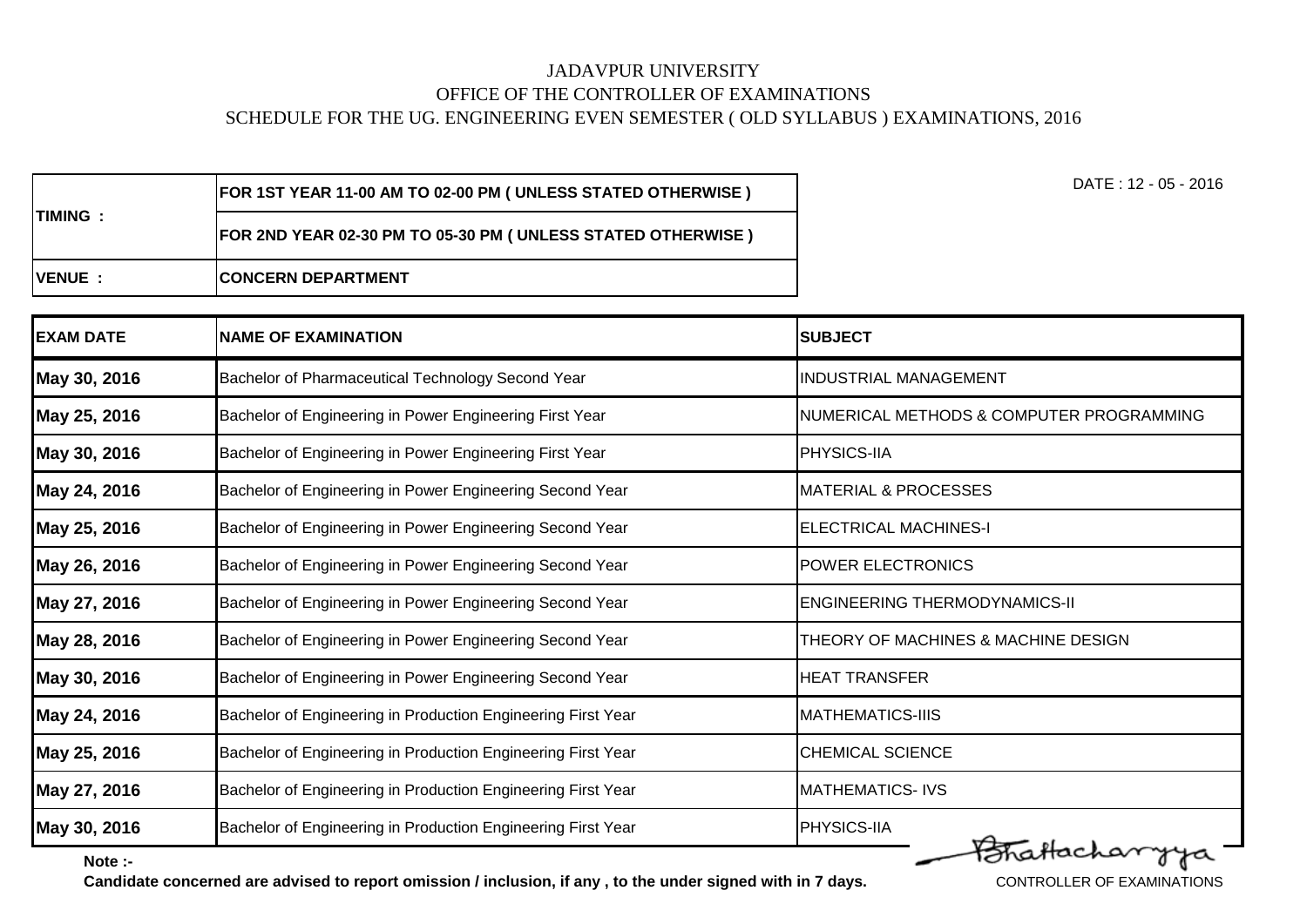| <b>ITIMING:</b> | <b>FOR 1ST YEAR 11-00 AM TO 02-00 PM ( UNLESS STATED OTHERWISE )</b>  | DATE : 12 - 05 - 2016 |
|-----------------|-----------------------------------------------------------------------|-----------------------|
|                 | <b>[FOR 2ND YEAR 02-30 PM TO 05-30 PM ( UNLESS STATED OTHERWISE )</b> |                       |
| <b>IVENUE:</b>  | <b>ICONCERN DEPARTMENT</b>                                            |                       |

| <b>EXAM DATE</b> | <b>NAME OF EXAMINATION</b>                                    | <b>SUBJECT</b>                              |
|------------------|---------------------------------------------------------------|---------------------------------------------|
| May 24, 2016     | Bachelor of Engineering in Production Engineering Second Year | MICROPROCESSOR CONTROL & MECHATRONICS       |
| May 25, 2016     | Bachelor of Engineering in Production Engineering Second Year | <b>INDUSTRIAL STATISTICS</b>                |
| May 26, 2016     | Bachelor of Engineering in Production Engineering Second Year | THERMODYNAMICS & HEAT TRANSFER              |
| May 27, 2016     | Bachelor of Engineering in Production Engineering Second Year | <b>MACHINE DYNAMICS</b>                     |
| May 30, 2016     | Bachelor of Engineering in Production Engineering Second Year | MATERIALS SCIECNE & TECHNOLOGY              |
| May 24, 2016     | Bachelor of Engineering in Printing Engineering Second Year   | PRINTING MACHINE DESIGN                     |
| May 25, 2016     | Bachelor of Engineering in Printing Engineering Second Year   | CONTROL APPLICATION IN PRINTING             |
| May 26, 2016     | Bachelor of Engineering in Printing Engineering Second Year   | <b>PRINTING MATERIAL SCIENCE-II</b>         |
| May 27, 2016     | Bachelor of Engineering in Printing Engineering Second Year   | <b>MATHEMATICS-IVR</b>                      |
| May 28, 2016     | Bachelor of Engineering in Printing Engineering Second Year   | PRINTING SURFACE PREPARATION                |
| May 30, 2016     | Bachelor of Engineering in Printing Engineering Second Year   | <b>PACKAGING TECHNIQUE-I</b>                |
| May 24, 2016     | Bachelor of Engineering in Civil (Evening) First Year         | <b>MATHEMATICS -II</b>                      |
| May 26, 2016     | Bachelor of Engineering in Civil (Evening) First Year         | NUMERICAL ANAI YSIS & COMPLITER PROGRAMMING |
| Note :-          |                                                               | FoTraffacharryya                            |

**Note :-**